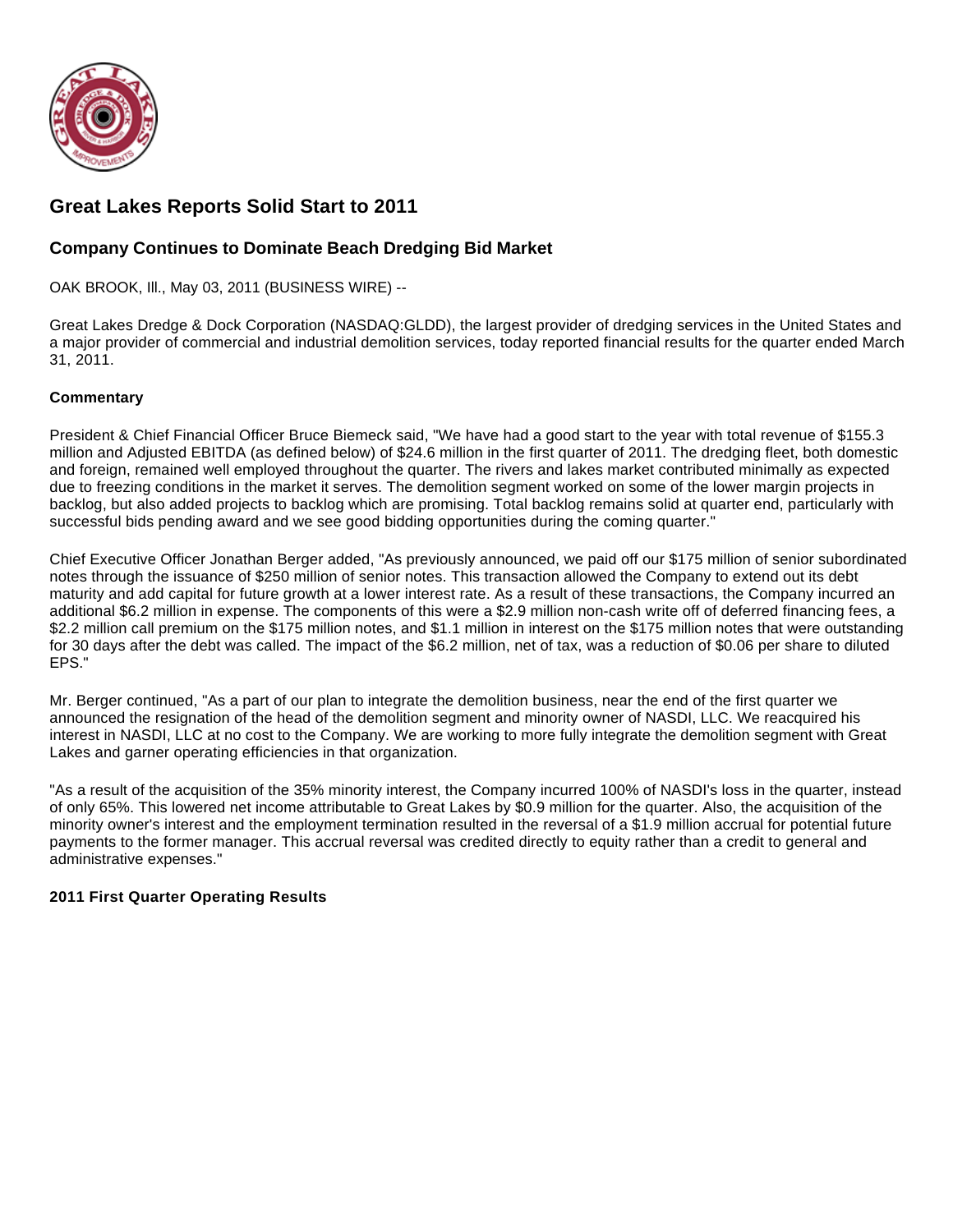|          | Q1 2011         | Q1 2010         |
|----------|-----------------|-----------------|
| Revenue  | \$155.3 million | \$161.4 million |
| Decrease | 3.8%            |                 |

The decrease in revenue is due primarily to a decrease in beach revenue and foreign capital revenue, partially offset by increases in domestic capital and maintenance revenue and demolition revenue. Beach revenue in the first quarter of 2010 was atypically high due to the Company's significant beach backlog at the end of 2009. Although beach revenue declined in the first quarter of 2011, the Company was awarded or was successful bidder on approximately \$90 million in beach projects since January 1, 2011. Capital dredging revenues included remaining work on the construction of sand berms off the coast of Louisiana, which accounted for approximately \$15.7 million of the quarter's revenue. The Company concluded work on the sand berms in April. Maintenance revenue increased compared to the prior year as projects that had been delayed due to continued work on the construction of sand berms were worked on in the first quarter of 2011. In addition, the rivers and lakes dredging market contributed \$3.6 million in revenue, but as expected the contribution in the first quarter was small as much of the equipment was unable to work during the quarter due to freezing conditions. Rivers and lakes dredging backlog is strong as previously reported and the upcoming list of projects looks good for this market and for our equipment. The demolition segment experienced an increase in activity throughout 2010 that continued in the first quarter of 2011, with revenue increasing over 50% from the first quarter of 2010.

|                     | Q1 2011        | Q1 2010        |
|---------------------|----------------|----------------|
| Gross Profit        | \$27.7 million | \$30.5 million |
| Gross Profit Margin | 17.8%          | 18.9%          |

Gross profit margin (gross profit divided by revenue) improved from 19.4% to 20.5% in our dredging segment but declined slightly on a consolidated basis. This was due to negative gross profit in our demolition segment. Several projects incurred additional cost in the 2011 first quarter as these projects were in new markets. The demolition segment continued to struggle with the learning curve on these projects. These projects were substantially complete at quarter end and the demolition operations group is applying what they learned to upcoming projects.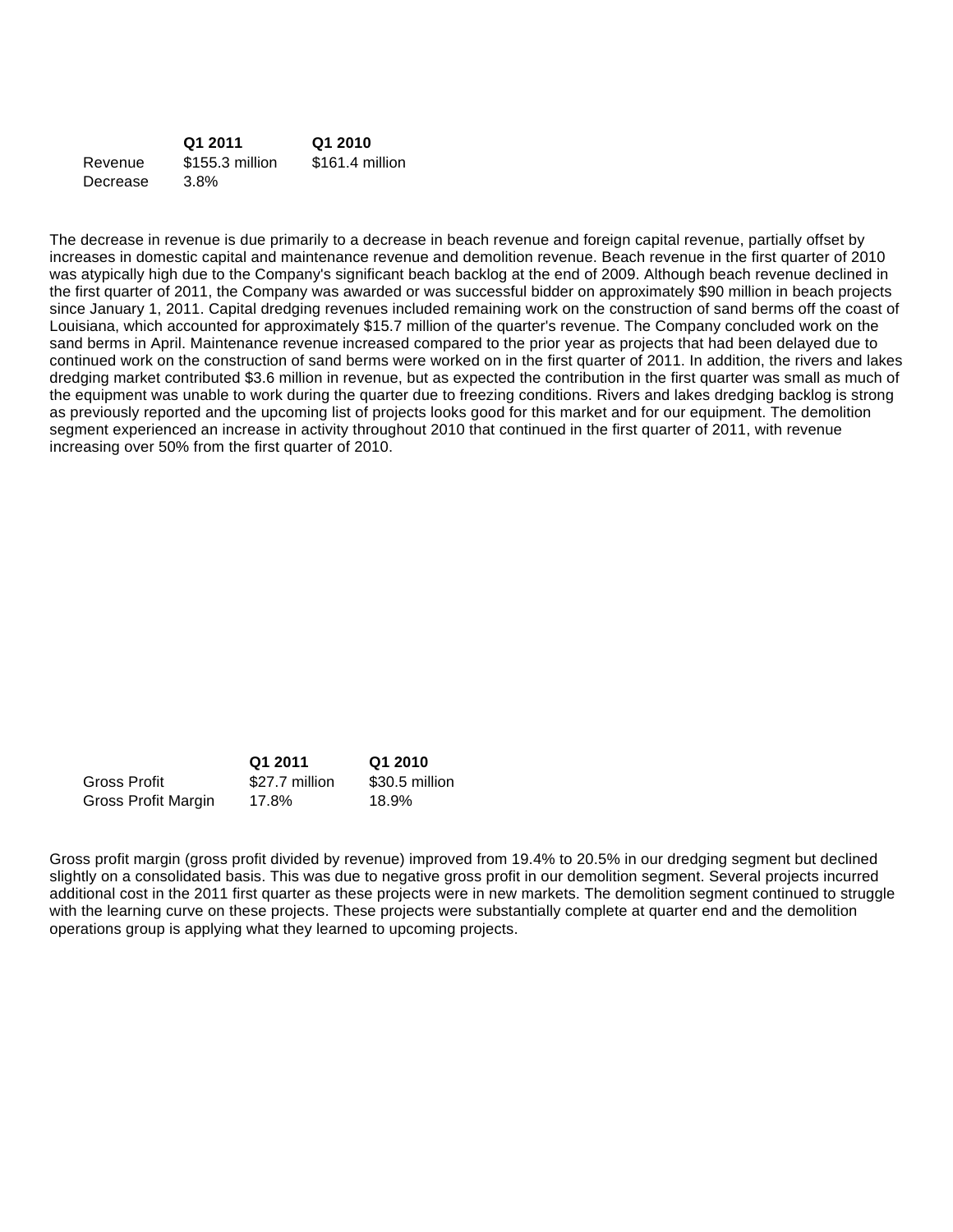|                  | Q1 2011        | Q1 2010        |
|------------------|----------------|----------------|
| Operating Income | \$15.6 million | \$19.4 million |
| Decrease         | 19.6%          |                |

Operating income decreased from the 2010 first quarter due to the decreased gross profit as well as a \$1.0 million increase in general and administrative expenses driven by an increase in amortization of intangibles related to the Matteson acquisition.

|                                        | Q1 2011       | Q1 2010       |
|----------------------------------------|---------------|---------------|
| Net Income attributable to Great Lakes | \$2.4 million | \$9.3 million |
| <b>Per Diluted Share</b>               | \$0.04        | \$0.16        |

Interest expense of \$6.0 million increased by \$2.7 million, compared to the prior year, primarily due to the issuance of the \$250 million of 7.375% senior notes in the quarter and the subsequent redemption of the \$175 million of 7.75% senior subordinated notes. Due to timing requirements, both of these notes were outstanding and accruing interest for approximately 30 days resulting in incremental interest expense of \$1.1 million for the quarter. In addition, although the new notes have a lower interest rate, the increase in debt outstanding results in an increase in interest expense. Finally, the unrealized gain on the Company's interest rate swaps decreased by \$0.8 million compared to the first quarter of 2010 when interest rates were declining.

Net income attributable to Great Lakes decreased as a result of lower operating income as well as the higher interest expense and a debt restructuring expense of \$5.1 million that the Company incurred in the quarter.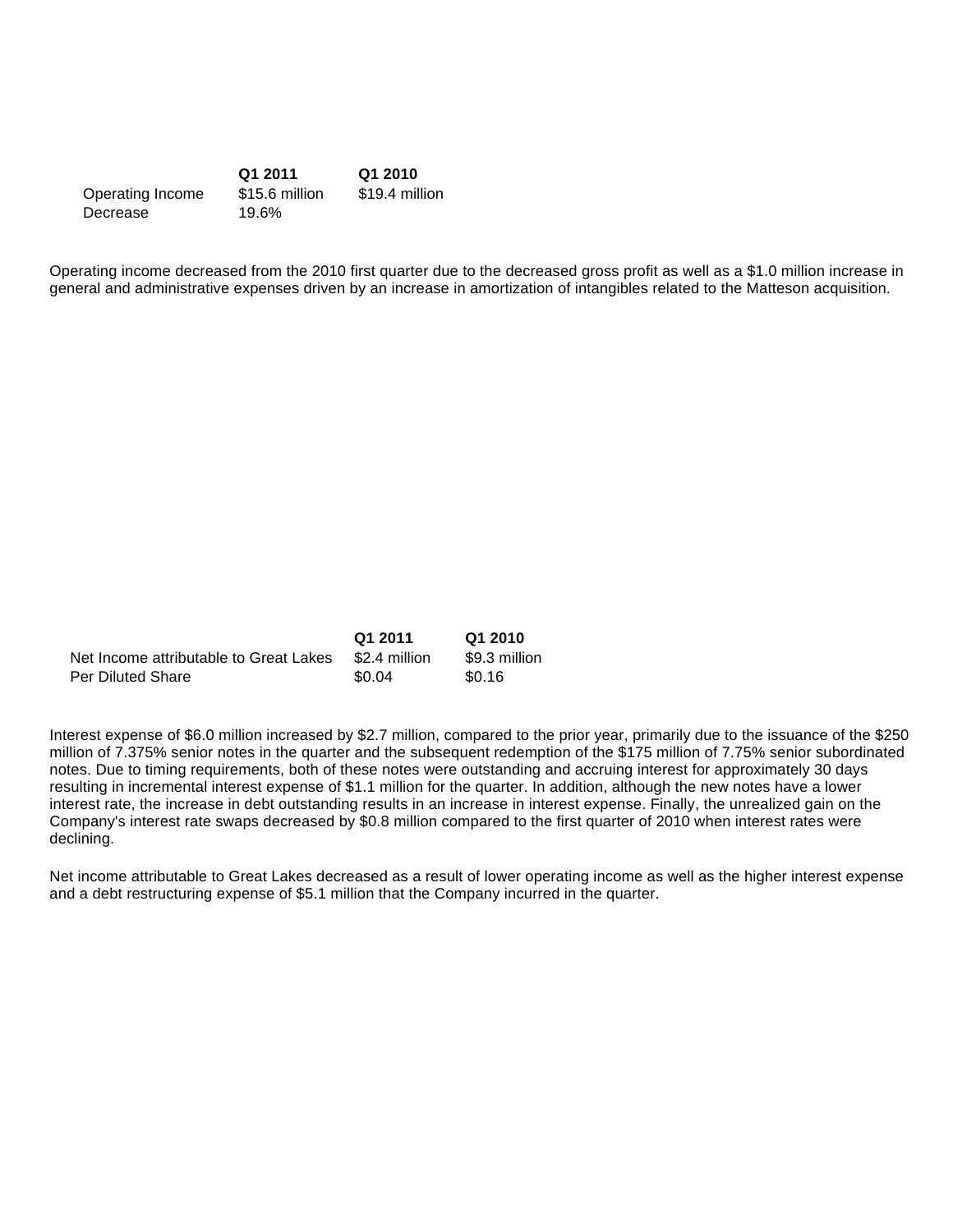**Q1 2011 Q1 2010** Adjusted EBITDA \$24.6 million \$28.2 million Decrease 12.8%

|          | <b>March 31, 2011</b> | March 31, 2010  |
|----------|-----------------------|-----------------|
| Net Debt | \$153.2 million       | \$155.0 million |

Great Lakes had cash and cash equivalents of \$104.5 million as of March 31, 2011. Outstanding debt consisted of \$250 million of 7.375% senior unsecured notes and a \$7.5 million note issued as a part of the Matteson acquisition. At March 31, 2011 the Company had \$136.0 million of borrowings available under the revolving credit facility.

#### **Bid Market & Backlog**

The domestic dredging bid market for the first quarter of 2011 totaled \$197 million, compared to \$211 million in the first quarter of 2010. Great Lakes won 72%, or \$35 million, of the beach nourishment projects awarded in the first quarter of 2011, as well as 21%, or \$21 million, of the maintenance projects. In addition, the Company won 12%, or \$6 million, of capital projects awarded in the quarter. For the quarter, the Company won 31% of the overall domestic bid market, below its three year average of 39%, mostly driven by the lack of capital work. However, as of April 30, 2011 Great Lakes won several projects, driving that win rate up to 42% through the first four months of the year, confirming that competitive factors and equipment utilization/deployment can result in significant variability in bid results in any given period.

The Company's dredging backlog was \$233 million at March 31, 2011 compared to \$283 million as of December 31, 2010. These amounts do not reflect approximately \$77 million of domestic low bids pending formal award and additional phases ("options") pending on projects currently in backlog. In April, nearly \$50 million of the \$77 million of pending awards at March 31, 2011 were awarded. At December 31, 2010 the amount of domestic low bids pending award was \$40 million.

Demolition services backlog was \$80 million and \$81 million at March 31, 2011 and December 31, 2010, respectively. Demolition continues to maintain a high level of backlog.

#### **Commentary**

Jonathan Berger continued, "After two record years, 2011 is poised to be another solid year for Great Lakes. Although we don't currently foresee any extraordinary event in 2011 that will increase the market substantially such as the Deepwater Horizon oil spill in 2010 and the federal economic stimulus in 2009, we see beach and foreign work ahead that, if won, will provide good employment for our fleet. In addition, the devastating flooding and rains in the states along the Mississippi could require more maintenance dredging and rivers and lakes work. Our new rivers and lakes team stands ready to assist with the unfortunate events affecting river passage and levee protection.

"In addition, on April 21, 2011, the Natural Resource Trustees for the Deepwater Horizon oil spill (Trustees) announced that BP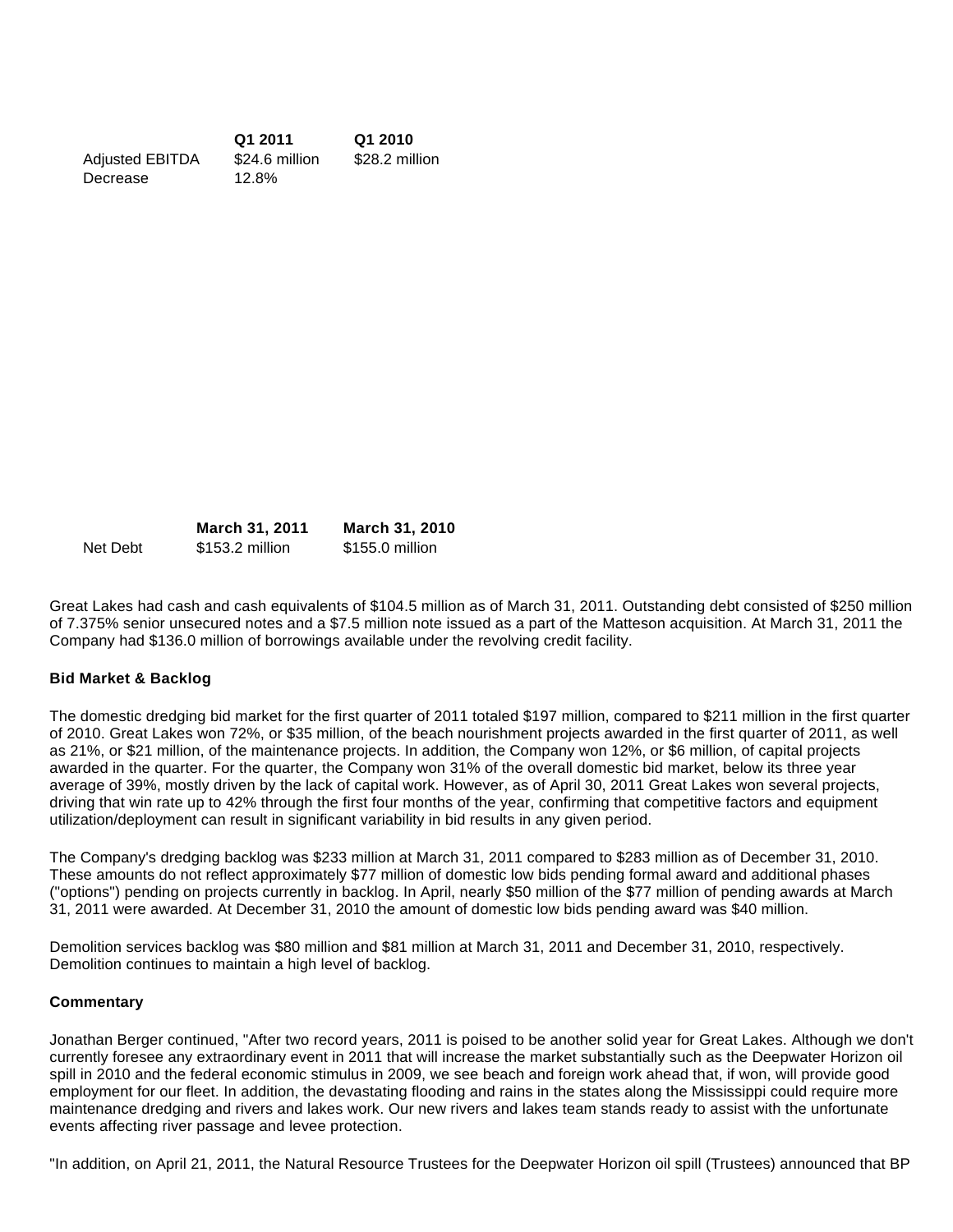has agreed to provide \$1 billion toward early restoration projects in the Gulf of Mexico to address injuries to natural resources caused by the spill. The Trustees include the states of Alabama, Florida, Louisiana, Mississippi and Texas and the Department of the Interior and the National Oceanic and Atmospheric Administration. According to their announcement, the Trustees will use the money to fund projects such as the rebuilding of coastal marshes, replenishment of damaged beaches, conservation of sensitive areas for ocean habitat for injured wildlife, and restoration of barrier islands and wetlands that provide natural protection from storms. As with the work previously done along the Gulf Coast, we anticipate that these projects will require a significant amount of dredging and may significantly expand the bid market. We are excited about the opportunity to work on these projects that have been long overdue to restore the coastline.

"We have seen an increase in activity in the foreign markets, particularly the Middle East. Several projects are being advertised that look to be good opportunities for our vessels. We are in negotiations for more projects for our hopper dredge Reem Island that is currently located in Brazil and completing a port deepening project there.

"The demolition business has maintained a strong backlog, with \$80 million in backlog at quarter end. The transition to a new management team in the demolition business has gone well so far and we look forward to strengthening that business. Work on a \$25 million bridge demolition project in Louisiana is a joint effort of demolition and dredging expertise. We currently see this business gaining momentum into 2011 while recognizing they face certain challenges as they enter new markets and move up the learning curve.

"As we have continually stated, visibility in our business more than six months out continues to be a challenge. While the long term fundamentals for the Company are strong, predicting which projects will be let for bid in the next twelve months is difficult. As a result, for the last two years we have deferred providing Adjusted EBITDA guidance until after the second quarter and will continue this policy in 2011."

Jon Berger concluded: "We are pleased with our first quarter results, which are ahead of plan for our dredging operations, but we recognize that our demolition business requires greater attention. We are confident that with the changes made in the first quarter at our demolition business we are on the right path. While acknowledging there are challenges ahead, we feel encouraged as we look at near and long term opportunities for the Company. We again thank the Great Lakes team for their continued efforts in growing our business and delivering strong results for our shareholders."

## **Use of Adjusted EBITDA**

Adjusted EBITDA, as provided herein, represents net income (loss) attributable to Great Lakes Dredge & Dock Corporation, adjusted for net interest expense, income taxes, depreciation and amortization expense and debt restructuring expense. Adjusted EBITDA should not be considered an alternative to, or more meaningful than, amounts determined in accordance with accounting principles generally accepted in the United States of America ("GAAP") including: (a) operating income as an indicator of operating performance; or (b) cash flows from operations as a measure of liquidity. As such, the Company's use of Adjusted EBITDA, instead of a GAAP measure, has limitations as an analytical tool, including the inability to determine profitability or liquidity due to the exclusion of interest expense and the associated significant cash requirements and the exclusion of depreciation and amortization, which represent significant and unavoidable operating costs given the level of indebtedness and capital expenditures needed to maintain the Company's business. For these reasons, the Company uses operating income to measure its operating performance and uses Adjusted EBITDA only as a supplement. Adjusted EBITDA is reconciled to net income (loss) attributable to Great Lakes Dredge & Dock Corporation in the table of financial results. (For further explanation, please refer to the Company's SEC filings.)

#### **Conference Call Information**

The Company will conduct a quarterly conference call, which will be held on Tuesday, May 3, 2011 at 9:00 a.m. C.D.T. The call in number is 866-761-0748 and passcode is 30750778. The call can also be heard on the Company's website, [www.gldd.com](http://cts.businesswire.com/ct/CT?id=smartlink&url=http%3A%2F%2Fwww.gldd.com%2F&esheet=6706285&lan=en-US&anchor=www.gldd.com&index=1&md5=8d40feaae5f165ba9811df3fd8d77934) under Events and Presentations on the investor relations page. Information related to the conference call will also be available on the investor relations page of the Company's website. The conference call will be available by replay for two weeks, by calling 888-286-8010 and providing passcode 55133147.

#### **The Company**

Great Lakes Dredge & Dock Corporation is the largest provider of dredging services in the United States and the only U.S. dredging company with significant international operations. The Company is also one of the largest U.S. providers of commercial and industrial demolition services primarily in the Northeast. Additionally, the Company owns a 50% interest in a marine sand mining operation in New Jersey which supplies sand and aggregate used for road and building construction. Great Lakes employs over 150 degreed engineers, most specializing in civil and mechanical engineering, which contributes to its 121 year history of never failing to complete a marine project. Great Lakes has a disciplined training program for engineers which ensures experienced-based performance as they advance through Company operations. Great Lakes also owns the largest and most diverse fleet in the U.S. industry, comprised of over 200 specialized vessels.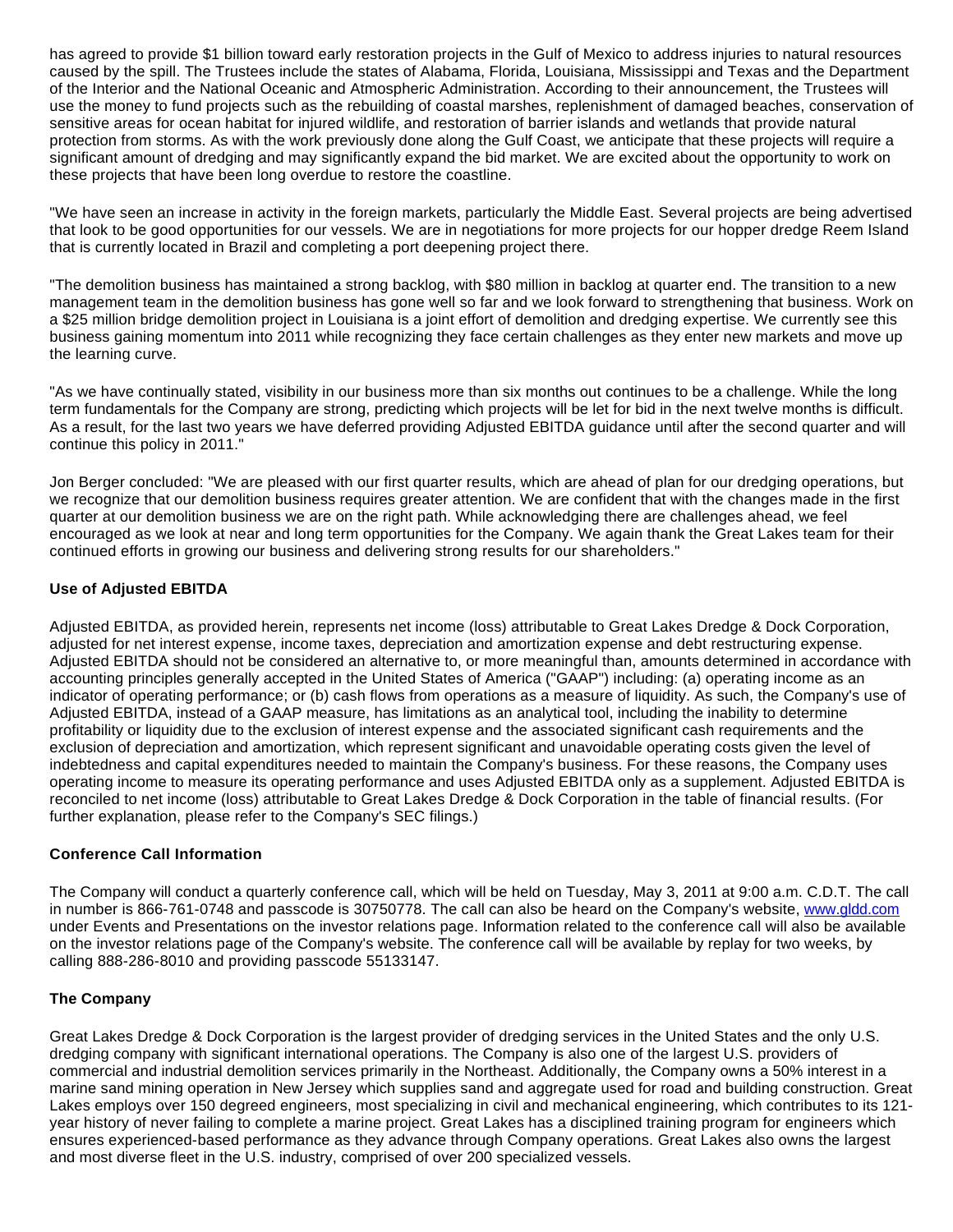## **Cautionary Note Regarding Forward-Looking Statements**

Certain statements in this press release may constitute "forward-looking" statements as defined in Section 27A of the Securities Act of 1933 (the "Securities Act"), Section 21E of the Securities Exchange Act of 1934 (the "Exchange Act"), the Private Securities Litigation Reform Act of 1995 (the "PSLRA") or in releases made by the Securities and Exchange Commission ("SEC"), all as may be amended from time to time. Such forward-looking statements involve known and unknown risks, uncertainties and other important factors that could cause the actual results, performance or achievements of Great Lakes and its subsidiaries, or industry results, to differ materially from any future results, performance or achievements expressed or implied by such forward-looking statements. Statements that are not historical fact are forward-looking statements. Forwardlooking statements can be identified by, among other things, the use of forward-looking language, such as the words "plan," "believe," "expect," "anticipate," "intend," "estimate," "project," "may," "would," "could," "should," "seeks," or "scheduled to," or other similar words, or the negative of these terms or other variations of these terms or comparable language, or by discussion of strategy or intentions. These cautionary statements are being made pursuant to the Securities Act, the Exchange Act and the PSLRA with the intention of obtaining the benefits of the "safe harbor" provisions of such laws. Great Lakes cautions investors that any forward-looking statements made by Great Lakes are not guarantees or indicative of future performance. Important assumptions and other important factors that could cause actual results to differ materially from those forwardlooking statements with respect to Great Lakes, include, but are not limited to, risks associated with Great Lakes' leverage, fixed price contracts, dependence on government contracts and funding, bonding requirements and obligations, international operations, government regulation, restrictive debt covenants and fluctuations in quarterly operations, and those factors, risks and uncertainties that are described in Item 1A of its Annual Report on Form 10-K for the year ended December 31, 2010, and in other securities filings by Great Lakes with the SEC.

Although Great Lakes believes that its plans, intentions and expectations reflected in or suggested by such forward-looking statements are reasonable, actual results could differ materially from a projection or assumption in any forward-looking statements. Great Lakes' future financial condition and results of operations, as well as any forward-looking statements, are subject to change and inherent risks and uncertainties. The forward-looking statements contained in this press release are made only as of the date hereof and Great Lakes does not have or undertake any obligation to update or revise any forwardlooking statements whether as a result of new information, subsequent events or otherwise, unless otherwise required by law.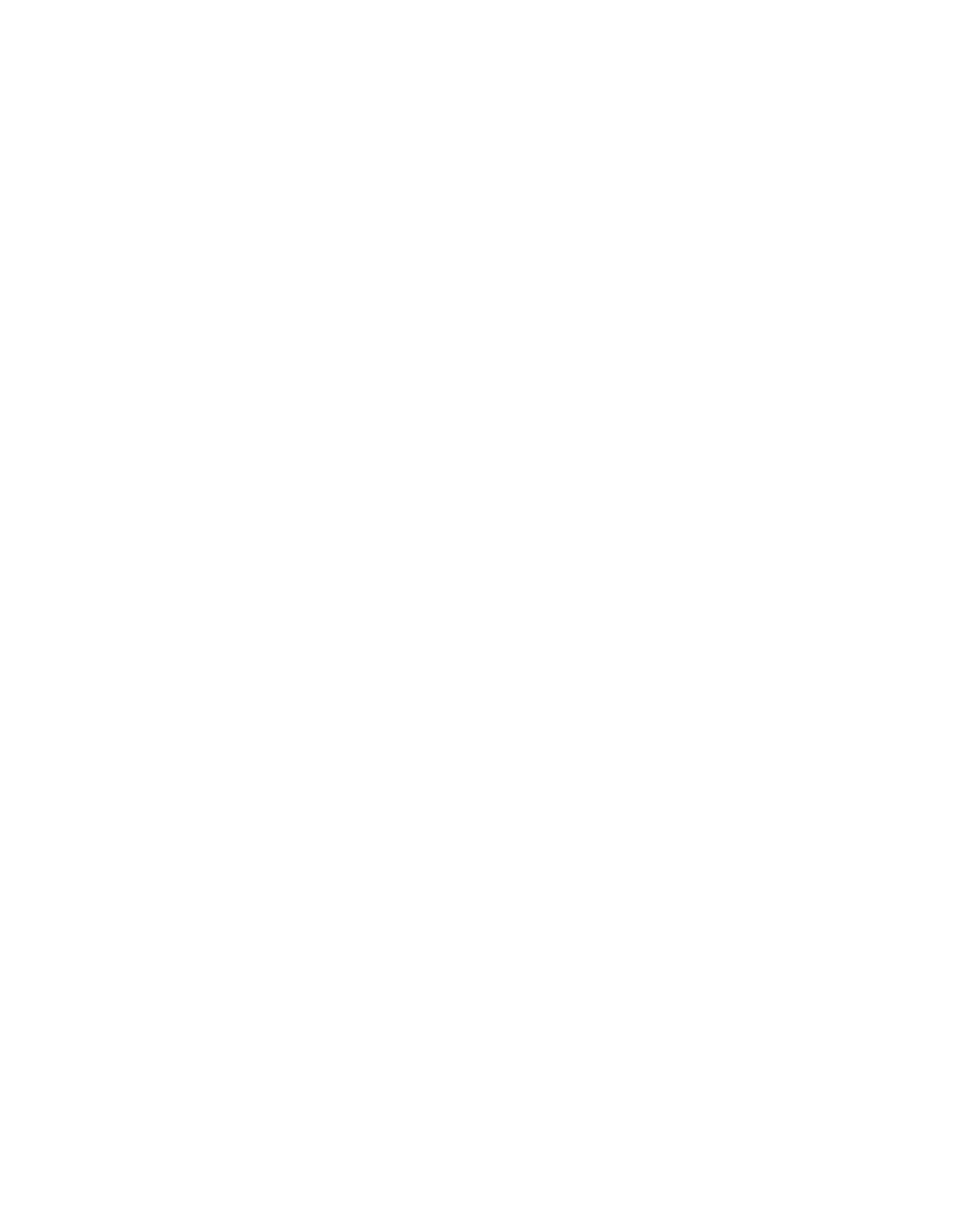# **Great Lakes Dredge & Dock Corporation Condensed Consolidated Statement of Operations (Unaudited and in thousands, except per share data)**

|                                                 |                      | <b>Three Months Ended</b><br>March 31, |           |
|-------------------------------------------------|----------------------|----------------------------------------|-----------|
|                                                 | 2011                 | 2010                                   |           |
| Revenues                                        | \$155,338            | 161,400<br>\$                          |           |
| Gross profit                                    | 27,700               | 30,484                                 |           |
| General and administrative                      | (12,089)             | (11,070)                               |           |
| Operating income                                | 15,611               | 19,414                                 |           |
| Other income (expense)<br>Interest expense- net | (5,950)<br>$\lambda$ | (3,220)                                | $\lambda$ |
| Equity (loss) in joint ventures                 | (591)                | (722)                                  | $\lambda$ |
| Loss on extinguishment of debt                  | (5, 145)             |                                        |           |
| Income before income taxes                      | 3,925                | 15,472                                 |           |
| Income taxes                                    | (1,527)<br>$\lambda$ | (6, 239)                               |           |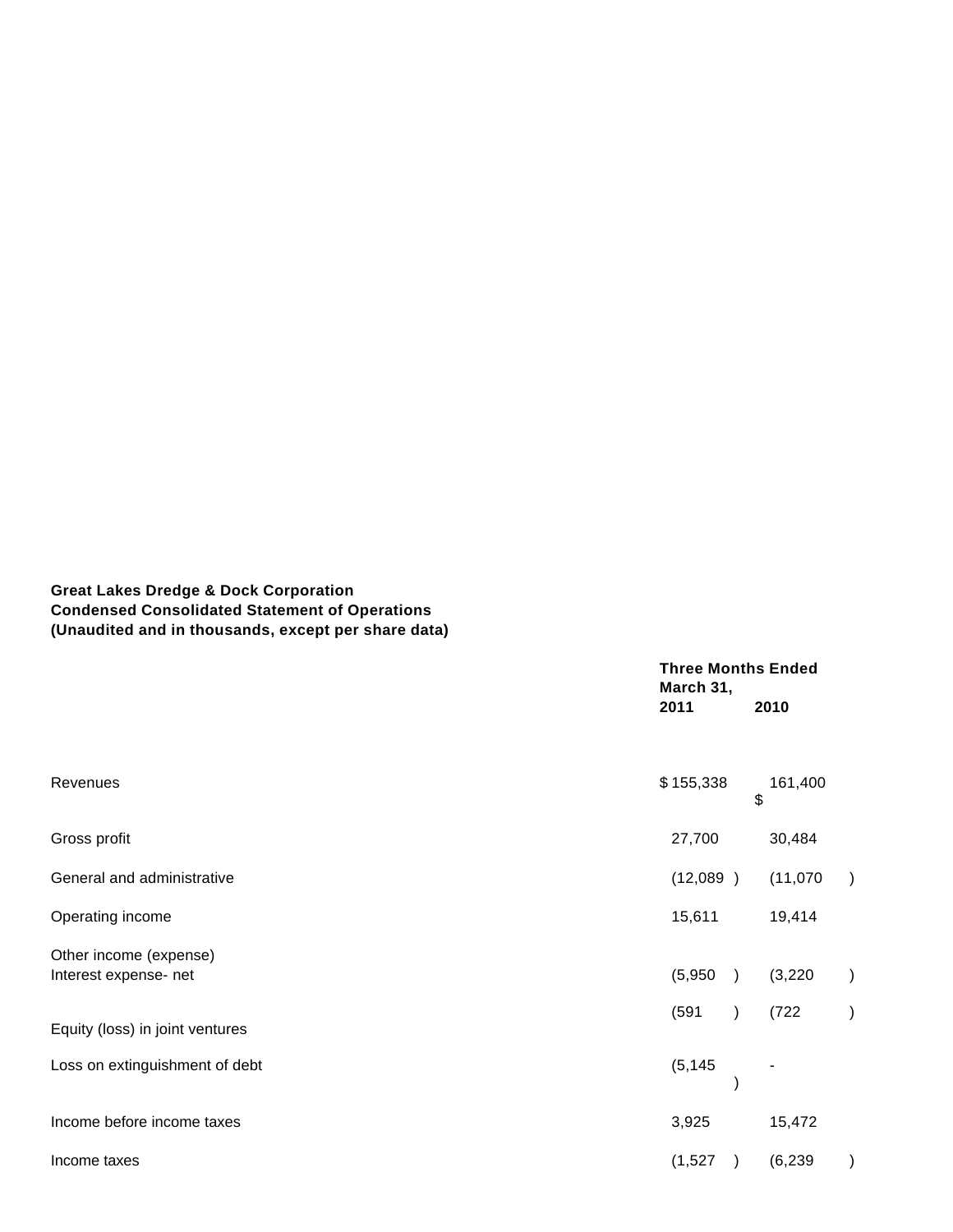| Net income                                                                                                      | 2,398            | 9,233                |
|-----------------------------------------------------------------------------------------------------------------|------------------|----------------------|
| Net (income) loss attributable to noncontrolling interest                                                       | (6)              | 93                   |
| Net income attributable to Great Lakes Dredge & Dock Corporation                                                | \$2,392          | \$9,326              |
| Basic earnings per share attributable to Great Lakes Dredge & Dock Corporation<br>Basic weighted average shares | \$0.04<br>58,785 | \$<br>0.16<br>58,548 |
| Diluted earnings per share attributable to Great Lakes Dredge & Dock Corporation                                | \$<br>0.04       | \$0.16               |
| Diluted weighted average shares                                                                                 | 59,265           | 58,703               |

## **Great Lakes Dredge & Dock Corporation**

**Reconciliation of Net Income attributable to Great Lakes Dredge & Dock Corporation to Adjusted EBITDA (Unaudited and in thousands)**

|                                                                                   | <b>Three Months Ended</b><br>March 31, |                |
|-----------------------------------------------------------------------------------|----------------------------------------|----------------|
|                                                                                   | 2011                                   | 2010           |
| Net income attributable to Great Lakes Dredge & Dock Corporation<br>Adjusted for: | \$2,392                                | \$9,326        |
| Loss on extinguishment of debt                                                    | 5,145                                  |                |
| Interest expense, net<br>Income taxes                                             | 5,950<br>1,527                         | 3,220<br>6,239 |
| Depreciation and amortization                                                     | 9,566                                  | 9,439          |
| <b>Adjusted EBITDA</b>                                                            | \$24,580                               | \$28.224       |

# **Great Lakes Dredge & Dock Corporation Selected Balance Sheet Information (Unaudited and in thousands)**

|                           |                   | <b>Period Ended</b>  |  |
|---------------------------|-------------------|----------------------|--|
|                           | March 31,<br>2011 | December 31,<br>2010 |  |
| Cash and cash equivalents | \$104,529         | \$<br>48,478         |  |
| Total current assets      | 296,961           | 222,969              |  |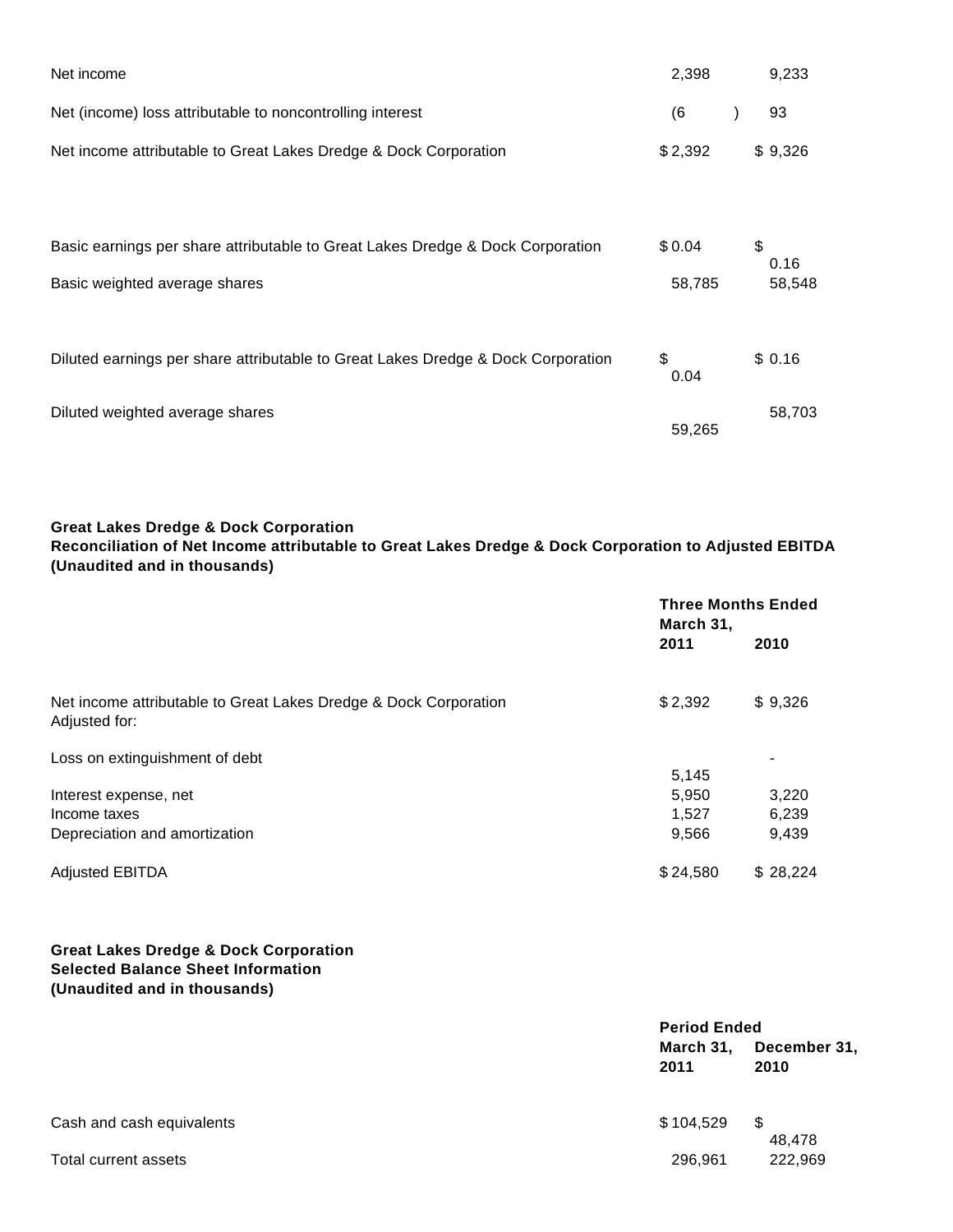| Total assets                                                                                                     |                                        | 693,825  |
|------------------------------------------------------------------------------------------------------------------|----------------------------------------|----------|
|                                                                                                                  | 765,811                                |          |
| Total short-term debt                                                                                            | 2,679                                  | 2,803    |
| Total current liabilities                                                                                        | 127,847                                | 132,817  |
| Long-term debt                                                                                                   | 255,000                                | 180,000  |
|                                                                                                                  | 281,237                                | 276,825  |
| Total equity                                                                                                     |                                        |          |
| <b>Great Lakes Dredge &amp; Dock Corporation</b><br>Supplementary financial data<br>(Unaudited and in thousands) |                                        |          |
|                                                                                                                  | <b>Three Months Ended</b><br>March 31, |          |
|                                                                                                                  | 2011                                   | 2010     |
| Net cash flows provided by (used in) operating activities                                                        | \$ (5,551)                             | \$37,199 |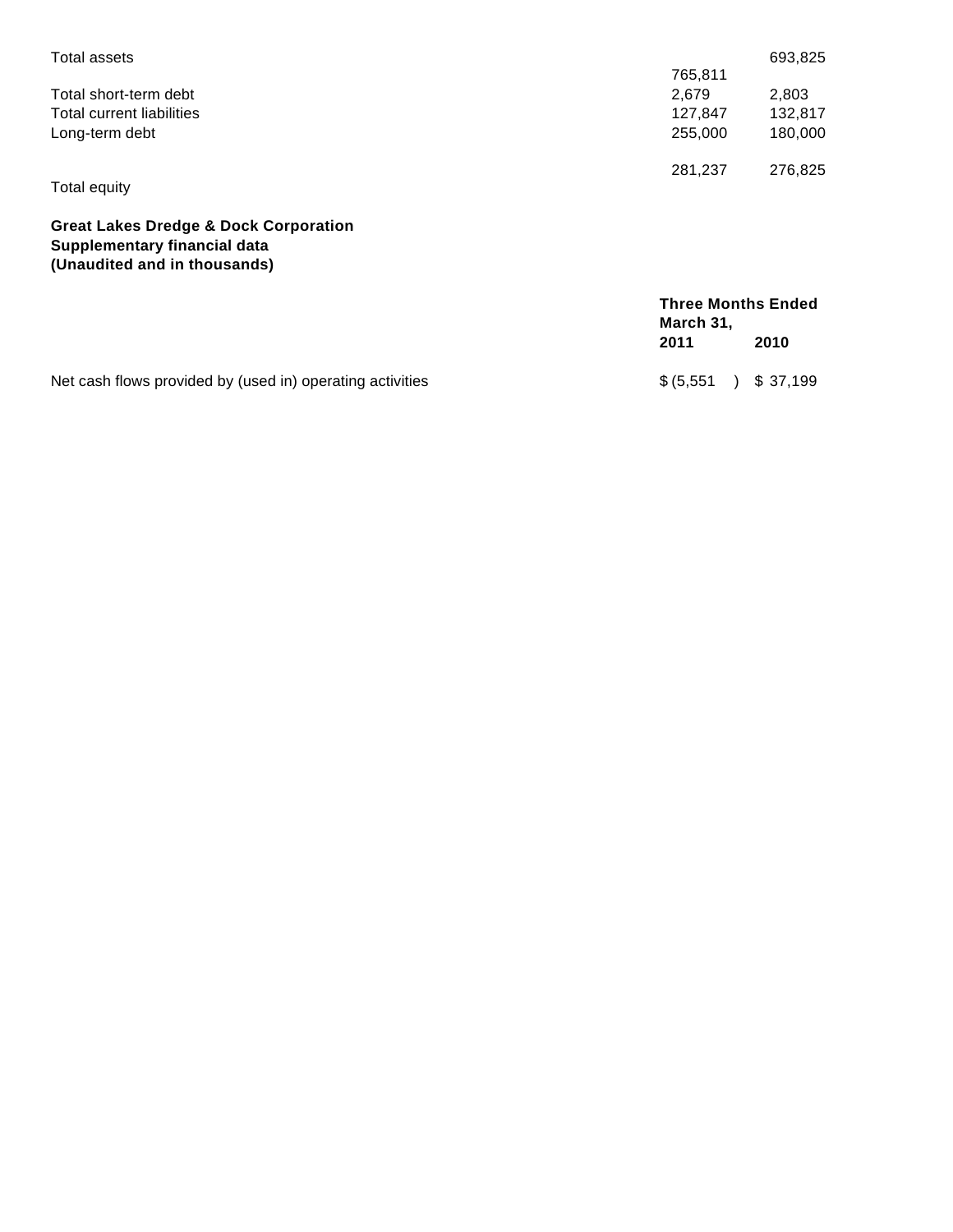**Great Lakes Dredge & Dock Corporation Revenue and Backlog Data (Unaudited and in thousands)**

**Three Months Ended March 31, Revenues (in thousands) 2011 2010**

Dredging: